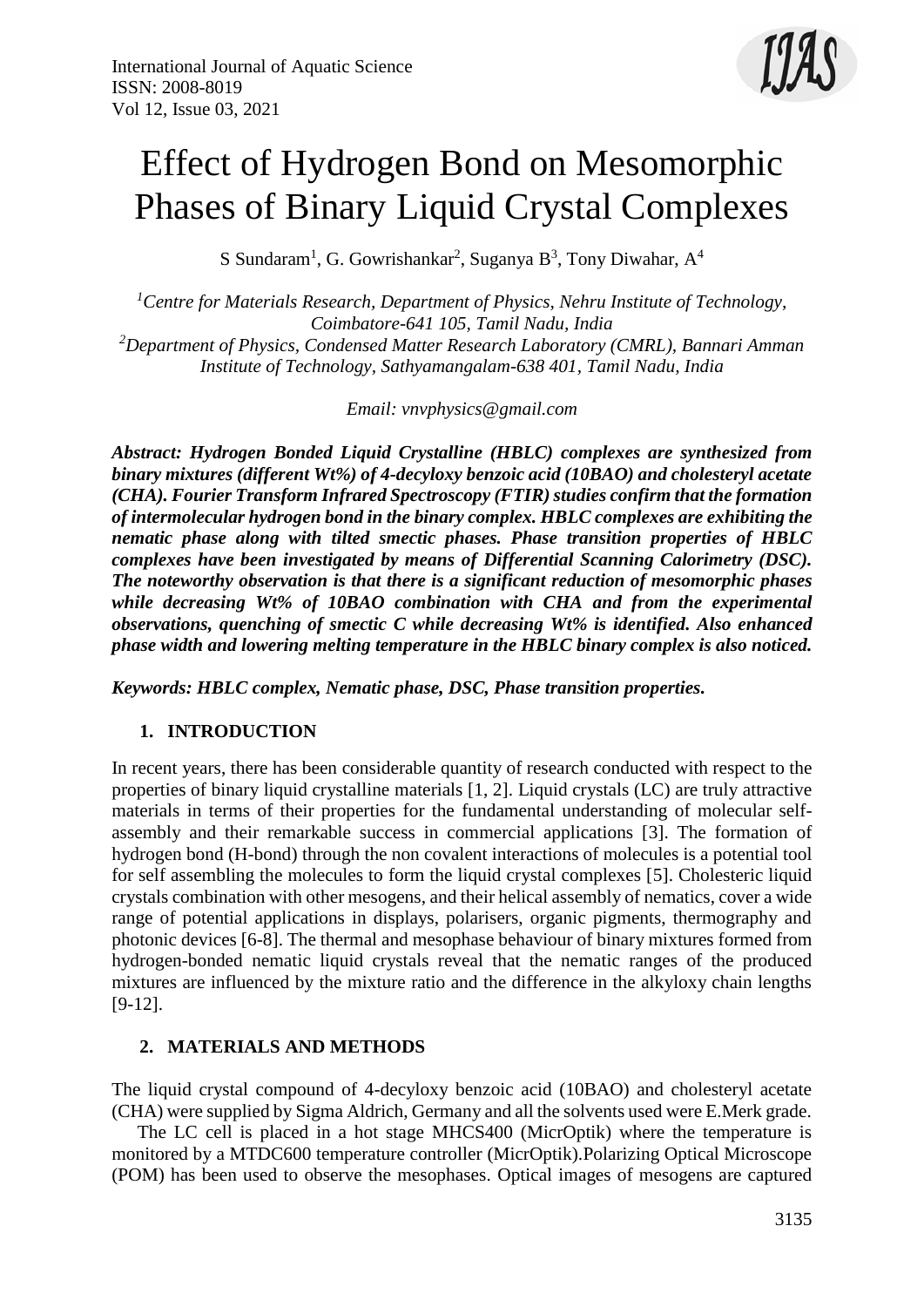

using a Sony CCD.17.UH310 USB CCD 3.1MP camera during heating and cooling runs at the rate of 1°C min<sup>-1</sup> and the corresponding textures are analyzed by software. Shimadzu DSC60 Plus with Ta60 software (version 2.21) and TAC-60i mechanical auto-cooling system is used for obtaining transition temperatures and enthalpy values of mesogens. The samples are cooled at a rate of  $10^{\circ}$ Cmin<sup>-1</sup> to 35°C followed by a heating scan at a rate of  $10^{\circ}$ Cmin<sup>-1</sup> to a temperature above the expected clearing temperature. FTIR spectra are recorded (ABB FTIR MB3000) by making pellet of the mesogens analyzed them using the MB3000 software to identify the formation of H-bond in the complex.

The binary complex is designed and synthesized by adding one mole of CHA and different Wt% of 10BAO in N,N-Dimethyl formamide (DMF). The different Wt% HBLC are (CHA-1%+10BAO-0.125%),(CHA-1%+10BAO-0.25%), (CHA-1%+10BAO-0.50%) and (CHA-1%+10BAO-1%) represented as A, B, C and D.

# **3. RESULTS AND DISCUSSION**

The mesogenic phases and its textures have been experimentally examined using POM. The transition temperature for its corresponding phases has been given in table 1.There is an appearance of sharp peak at  $1682 \text{cm}^{-1}$  which clearly suggests the dimer formation, in particular the carbonyl group vibration. The presence of H-bond in the present complex is further inferred by the appearance of strong band shows the carboxylic acid group  $v$  (O---H) at 2931cm<sup>-1</sup> and the same is not observed in the pure CHA and 10BAO mesogens.



. **FIGURE 1**. DSC thermogram of A and B HBLC Complex



**FIGURE 2**. DSC thermogram of C and D HBLC complex.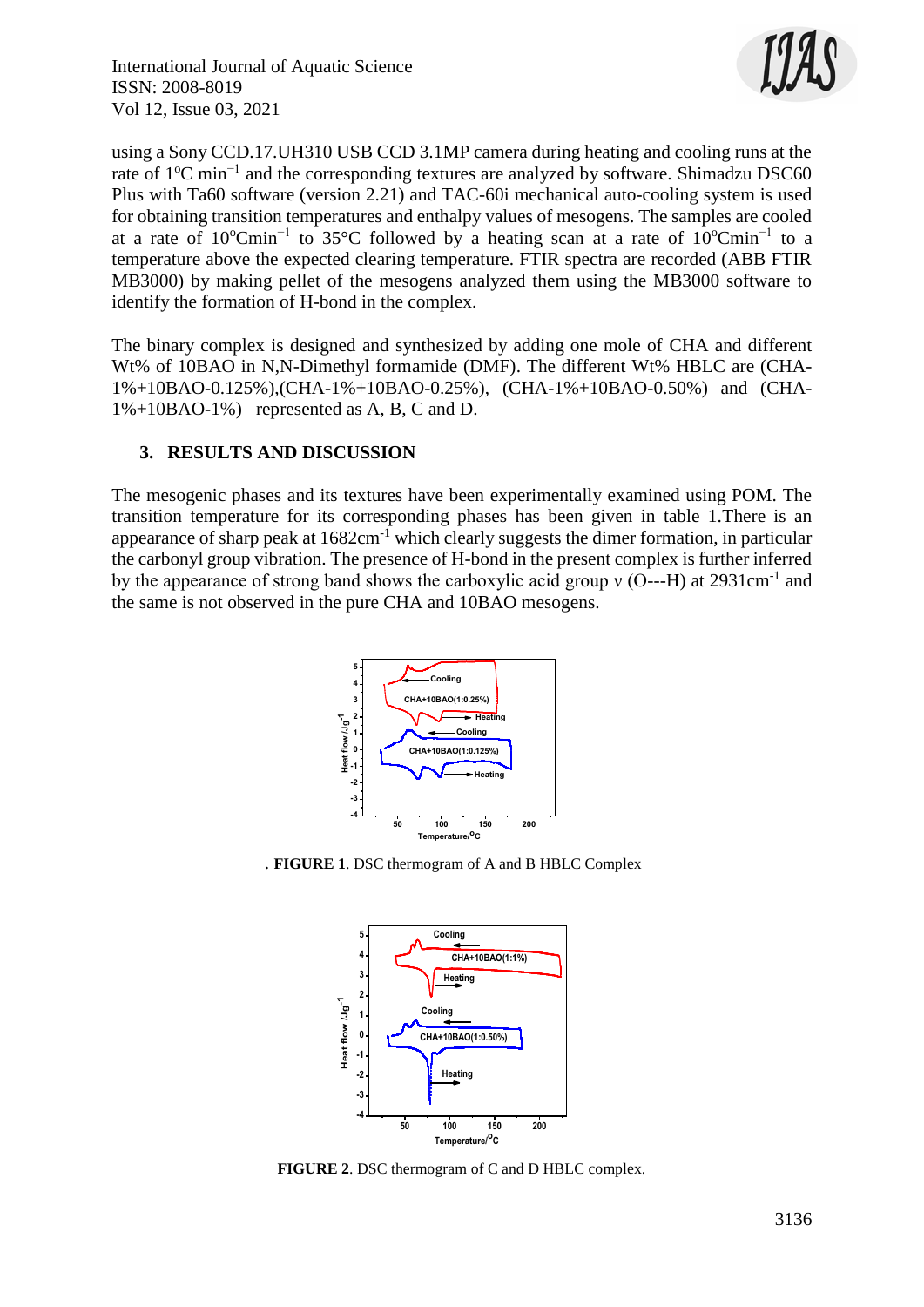

The general phase sequences of the HBLC complexes with different Wt% are observed as,



#### **DSC Studies**

The DSC thermograms are obtained with scan rate of  $10^{\circ}$ C/min while heating and cooling cycles of A, B (Fig. 1) and C, D (Fig. 2) HBLC mixtures. The respective equilibrium transition temperatures corresponding to the enthalpy values of mesogens are listed in Table 1.The extended phase width (thermal span) 75.5°C in the nematic region, 36.8°C in Sm C and 4.3°C in Sm G is noticed. This observation clearly shows that the stabilization of phases is due to the formation of intermolecular hydrogen bond between the mesogens which creates a lath-like structure and the systematic reorientation of molecules themselves in the complex. Similarly, the wt% in the mesogen of 10BAO decreases; the mesogenic phases are also quenched.

| <b>TABLE 1</b> Phase transition temperatures and enthalpy values of CHA + 10BAO HBLC |
|--------------------------------------------------------------------------------------|
| obtained by various techniques.                                                      |

| Compoun<br>d                   | <b>Phas</b><br>e | Techniqu<br>e | Cycle       | Uni<br>t                | Crysta<br><b>Melt</b> | N                    | Sm<br>$\mathbf C$         | Sm G            | Crysta<br>1     |  |
|--------------------------------|------------------|---------------|-------------|-------------------------|-----------------------|----------------------|---------------------------|-----------------|-----------------|--|
| CHA+10BAO<br>1:0.125%          | $\mathbf G$      | <b>POM</b>    | Heatin<br>g | ${}^{\circ}C$           | 73.8                  | $\omega$             | @                         | 98.3            |                 |  |
|                                |                  |               | Coolin<br>g |                         |                       | @                    | @                         | 73.2            | 65.9            |  |
|                                | $\mathbf G$      | <b>DSC</b>    | Heatin<br>g | ${}^{\circ}C$<br>(J/g)  | 72.61<br>(21.8)       | $\omega$             | $\mathcal Q$              | 97.8<br>(21.28) | 64.2            |  |
|                                |                  |               | Coolin<br>g | ${}^{\circ}C$<br>(J/g)  |                       | $^{\textregistered}$ | $^\text{\textregistered}$ | 72.6<br>$(*)$   | 63.9<br>(18.83) |  |
|                                |                  |               |             |                         |                       |                      |                           |                 |                 |  |
| $CHA+10BAO$<br>$1:0.25\%$      | CG               | <b>POM</b>    | Heatin<br>g | ${}^{\circ}C$           | 77.5                  | @                    | 93.4                      | $\#$            |                 |  |
|                                |                  |               | Coolin<br>g |                         |                       | $\omega$             | 93.1                      | 68.9            | 61.3            |  |
|                                | CG               | <b>DSC</b>    | Heatin<br>g | ${}^{\circ}C$<br>(J/g)  | 67.8<br>(7.40)        | $\omega$             | 92.9<br>(2.15)            | $\#$            |                 |  |
|                                |                  |               | Coolin<br>g | $\overline{C}$<br>(J/g) |                       | @                    | 92.8<br>(0.79)            | 67.8<br>$(*)$   | 60.6<br>(8.05)  |  |
|                                |                  |               |             |                         |                       |                      |                           |                 |                 |  |
| $+10B$<br>CHA<br>$\frac{1}{1}$ | ${\rm NCG}$      | <b>POM</b>    | Heatin<br>g | ${}^{0}C$               | 78.7                  | $\#$                 | 86.1                      | $\#$            |                 |  |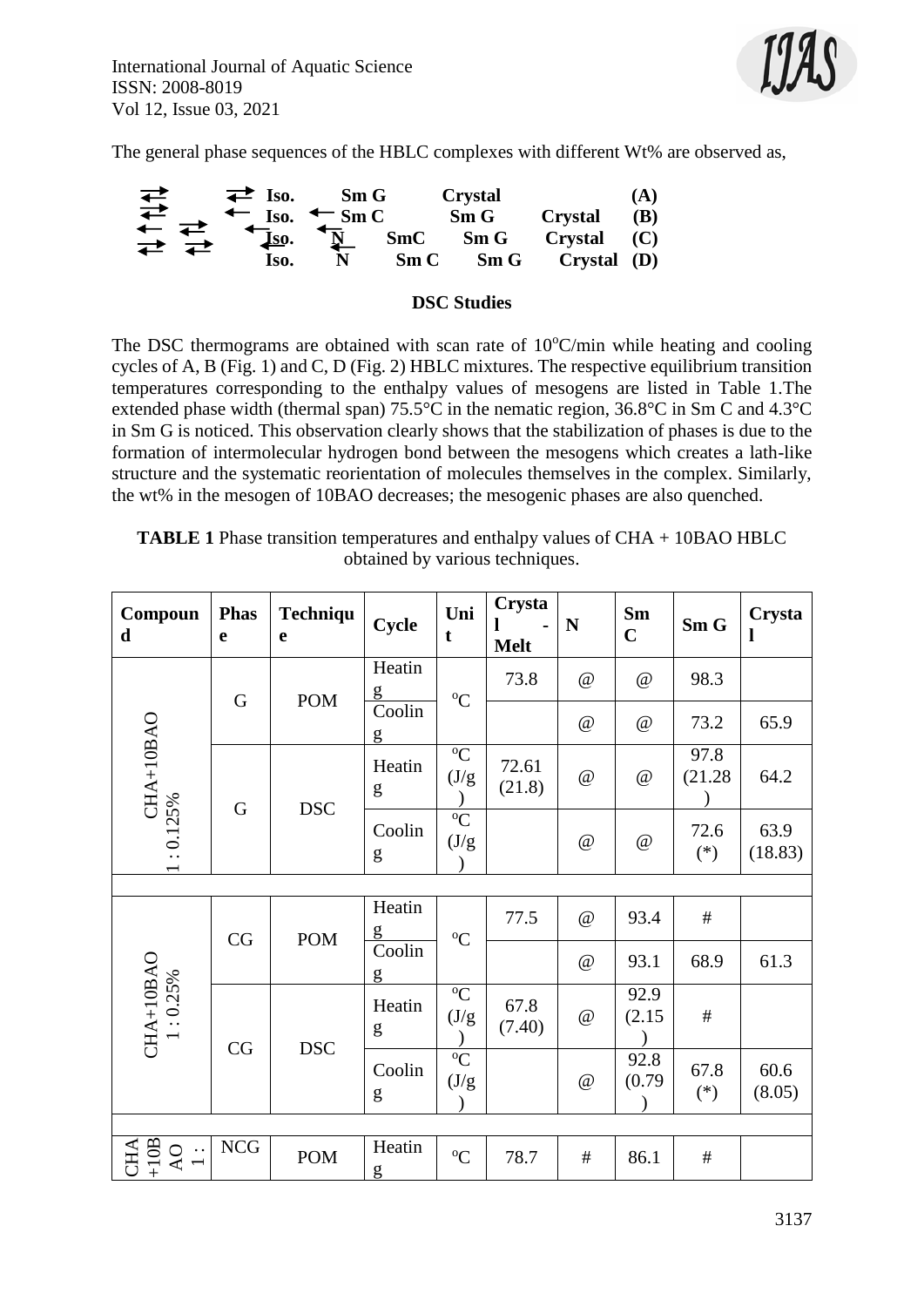

|                                                                     |            |            | Coolin<br>$\mathbf{g}$ |                        |                 |                            | 67.2               | 56            | 46.1           |
|---------------------------------------------------------------------|------------|------------|------------------------|------------------------|-----------------|----------------------------|--------------------|---------------|----------------|
|                                                                     |            | <b>DSC</b> | Heatin<br>g            | ${}^{\circ}C$<br>(J/g) | 77.6<br>(24.07) | $\#$                       | 85.7<br>(2.40)     | $\#$          |                |
|                                                                     |            |            | Coolin<br>g            | $\rm ^{o}C$<br>(J/g)   |                 | 142.<br>$\theta$<br>(0.57) | 66.3<br>(5.27)     | 55.4<br>$(*)$ | 45.7<br>(2.27) |
|                                                                     |            |            |                        |                        |                 |                            |                    |               |                |
|                                                                     |            | <b>POM</b> | Heatin<br>g            | $\rm ^{o}C$            | 79.7            | 174.<br>9                  | 100.               | $\#$          |                |
| $\begin{array}{c} \mathrm{CHA}{+10\mathrm{BAO}} \\ 1:1 \end{array}$ | <b>NCG</b> |            | Coolin<br>g            |                        |                 | 177.<br>$\overline{0}$     | 101.<br>4          | 64.6          | 61.3           |
|                                                                     |            | <b>DSC</b> | Heatin<br>g            | ${}^{\circ}C$<br>(J/g) | 80.1<br>(73.2)  | 175.<br>6<br>(3.8)         | 100.<br>5<br>(2.0) | $\#$          |                |
|                                                                     |            |            | Coolin<br>g            | $\rm ^{o}C$<br>(J/g)   |                 | 176.<br>7<br>(0.1)         | 101.<br>2<br>(0.4) | 64.4<br>(1.8) | 60.1<br>(8.8)  |

@ Not resolved \* Merged with crystal # Monotropic Another noticeable observation is that the melting point of the all HBLC complexes (A, B, C &D) is less than that of its pure mesogens in the complex and also considerably decrement of crystallization temperature, melting point and much lower enthalpy values are observed while compared to pure mesogens. The mixture of two liquid crystal compounds offers the much larger temperature range that exhibits the nematic phase for LCD applications.

# **4. CONCLUSIONS**

Thermal and optical characteristics of the binary mixture (different Wt%) of HBLCs have been studied. This molecular design strategy gave a fabulous method to modulate the phase behavior and transition temperatures of HBLC mesogenic complex. Abundant reduction of mesophases in HBLC complex is noticed while decreasing Wt% of mesogens. It can be observed that the combination in the LC mixture alters the thermal stability of the phases with respect to their thermal span. These studies may be a more useful to select suitable HBLC material for optical devices such as optical (light) modulator, memory and shuttering devices.

# **5. ACKNOWLEDGEMENTS**

One of the authors, V.N. Vijayakumar, acknowledges the financial support of the Department of Science and Technology (No. SERB/F/7454/2013-2014, dated February 21, 2014), New Delhi, and the Department of Atomic Energy (No. 34/14/14/2016-BRNS/34039, dated April 22, 2016), the Board of Research in Nuclear Science (DAE-BRNS), TNSCST/RFRS/VR/19/2018-2019/7666, dated June 6, 2019, and infrastructural support provided by the Bannari Amman Institute of Technology, Sathyamangalam.

# **6. REFERENCES**